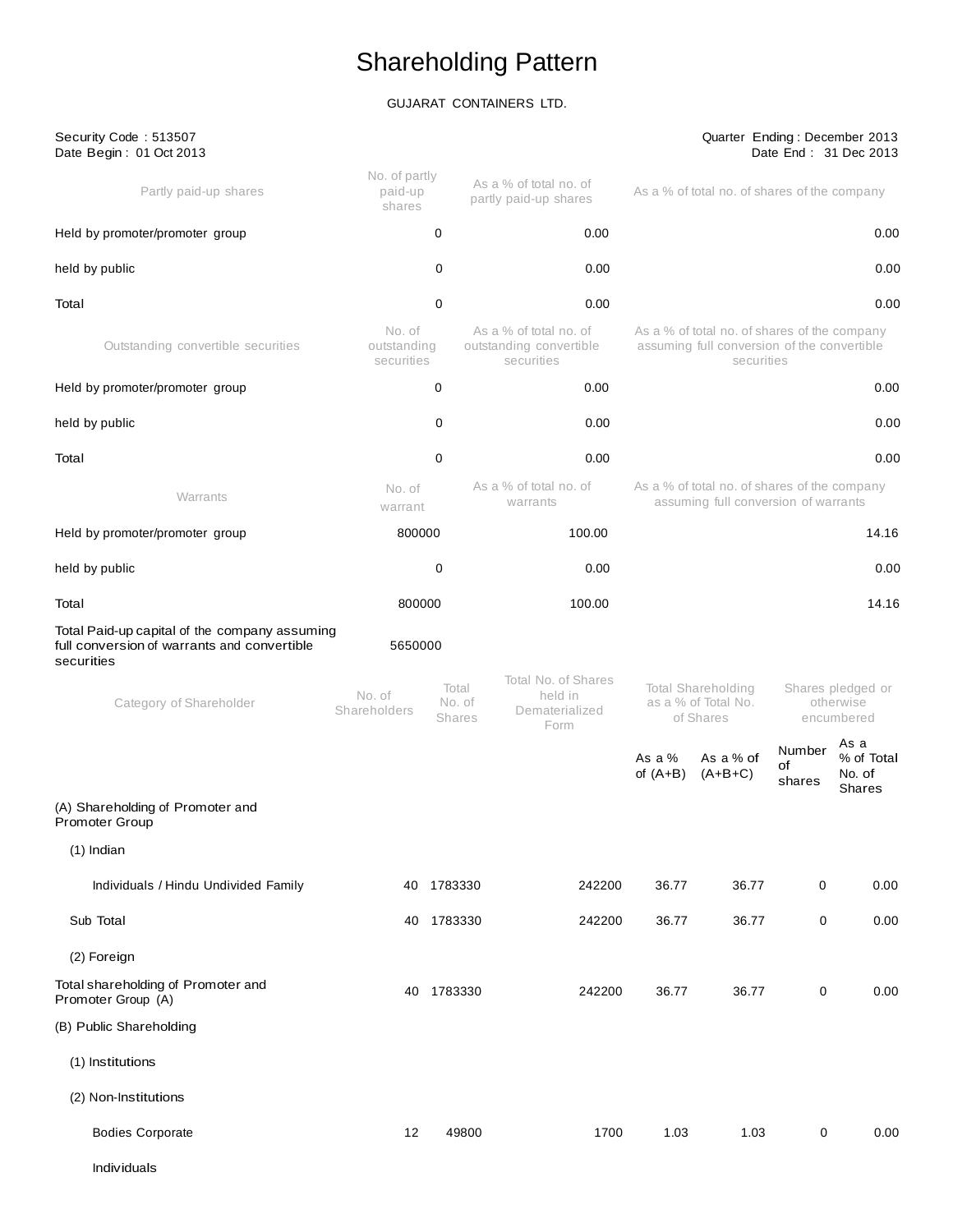| Individual shareholders holding<br>nominal share capital up to Rs. 1 lakh                  | 10257       | 2275470     | 27700       | 46.92  | 46.92  | 0 | 0.00 |
|--------------------------------------------------------------------------------------------|-------------|-------------|-------------|--------|--------|---|------|
| Individual shareholders holding<br>nominal share capital in excess of Rs. 1 lakh           | 3           | 705300      | 0           | 14.54  | 14.54  | 0 | 0.00 |
| Any Others (Specify)                                                                       | 116         | 36100       | 1500        | 0.74   | 0.74   | 0 | 0.00 |
| Non Resident Indians                                                                       | 115         | 35400       | 800         | 0.73   | 0.73   | 0 | 0.00 |
| <b>Hindu Undivided Families</b>                                                            | 1           | 700         | 700         | 0.01   | 0.01   | 0 | 0.00 |
| Sub Total                                                                                  | 10388       | 3066670     | 30900       | 63.23  | 63.23  | 0 | 0.00 |
| Total Public shareholding (B)                                                              | 10388       | 3066670     | 30900       | 63.23  | 63.23  | 0 | 0.00 |
| Total $(A)+(B)$                                                                            | 10428       | 4850000     | 273100      | 100.00 | 100.00 | 0 | 0.00 |
| (C) Shares held by Custodians and against<br>which Depository Receipts have been<br>issued | 0           | 0           | 0           | 0.00   | 0.00   | 0 | 0.00 |
| (1)                                                                                        | $\mathbf 0$ | $\mathbf 0$ | $\mathbf 0$ | 0.00   | 0.00   | 0 | 0.00 |
| (2)                                                                                        | 0           | 0           | 0           | 0.00   | 0.00   | 0 | 0.00 |
| Sub Total                                                                                  | 0           | 0           | 0           | 0.00   | 0.00   | 0 | 0.00 |
| Total $(A)+(B)+(C)$                                                                        | 10428       | 4850000     | 273100      | 0.00   | 100.00 | 0 | 0.00 |

Notes:

1. For determining public shareholding for the purpose of Clause 40A

2. For definitions of Promoter and Promoter Group, refer to Clause 40A.

3. Public shareholding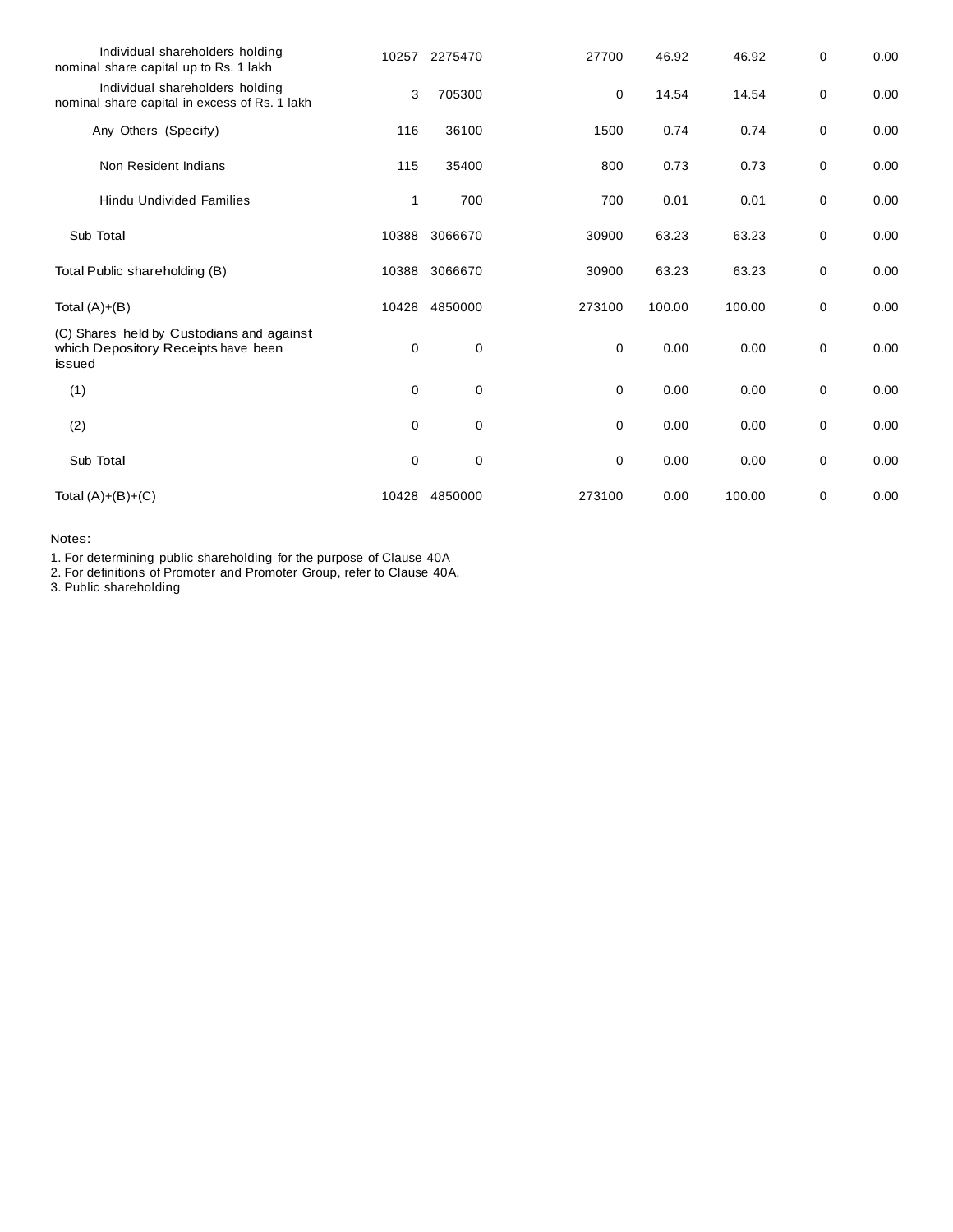#### Scrip Code : 513507 Quarter ending : December 2013

## Shareholding of securities (including shares, warrants, convertible securities) of persons belonging to the category Promoter and Promoter Group

|                |                               | Details of Shares<br>held       |                                                             | Encumbered shares (*) |                    |                                                                                      | Details of warrants              |                                                                        | Details of convertible<br>securities          |                                                                                      | Total shares (including<br>underlying shares<br>assuming full conversion<br>of warrants and<br>convertible securities) as<br>a % of diluted share<br>capital |  |
|----------------|-------------------------------|---------------------------------|-------------------------------------------------------------|-----------------------|--------------------|--------------------------------------------------------------------------------------|----------------------------------|------------------------------------------------------------------------|-----------------------------------------------|--------------------------------------------------------------------------------------|--------------------------------------------------------------------------------------------------------------------------------------------------------------|--|
| SI.No.         | Name of the<br>Shareholder    | No. of<br><b>Shares</b><br>held | As a %<br>оf<br>grand<br>total<br>$(A) +$<br>$(B) +$<br>(C) | <b>No</b>             | As a<br>percentage | As a<br>$%$ of<br>grand<br>total<br>$(A) +$<br>$(B) +$<br>$(C)$ of<br>sub-<br>clause | Number<br>οf<br>warrants<br>held | As a %<br>total<br>number<br>оf<br>warrants<br>of the<br>same<br>class | Numberof<br>convertible<br>securities<br>held | As a %<br>total<br>number of<br>convertible<br>securities<br>of the<br>same<br>class |                                                                                                                                                              |  |
| 1              | Kiran Shah                    | 9,64,400                        | 19.88                                                       | 0                     | 0.00               | (I)(a)<br>0.00                                                                       | 0                                | 0.00                                                                   | 0                                             | 0.00                                                                                 | 17.07                                                                                                                                                        |  |
|                |                               |                                 |                                                             |                       |                    |                                                                                      |                                  |                                                                        |                                               |                                                                                      |                                                                                                                                                              |  |
| 2              | Geeta K Shah                  | 3,47,600                        | 7.17                                                        | 0                     | 0.00               | 0.00                                                                                 | 0                                | 0.00                                                                   | 0                                             | 0.00                                                                                 | 6.15                                                                                                                                                         |  |
| 3              | Kiran Shah<br>Kiran Arvindlal | 80,000                          | 1.65                                                        | 0                     | 0.00               | 0.00                                                                                 | 0                                | 0.00                                                                   | 0                                             | 0.00                                                                                 | 1.42                                                                                                                                                         |  |
| 4              | Shah                          | 50,000                          | 1.03                                                        | 0                     | 0.00               | 0.00                                                                                 | 0                                | 0.00                                                                   | 0                                             | 0.00                                                                                 | 0.88                                                                                                                                                         |  |
| 5              | Pravin H Shah                 | 43,300                          | 0.89                                                        | 0                     | 0.00               | 0.00                                                                                 | 0                                | 0.00                                                                   | 0                                             | 0.00                                                                                 | 0.77                                                                                                                                                         |  |
| 6              | Geeta Kiran<br>Shah           | 32,500                          | 0.67                                                        | 0                     | 0.00               | 0.00                                                                                 | 0                                | 0.00                                                                   | 0                                             | 0.00                                                                                 | 0.58                                                                                                                                                         |  |
| $\overline{7}$ | Pravin Hiralal<br>Shah        | 5,000                           | 0.10                                                        | 0                     | 0.00               | 0.00                                                                                 | $\mathbf 0$                      | 0.00                                                                   | 0                                             | 0.00                                                                                 | 0.09                                                                                                                                                         |  |
| 8              | Pradip M Shah                 | 4,500                           | 0.09                                                        | 0                     | 0.00               | 0.00                                                                                 | 0                                | 0.00                                                                   | 0                                             | 0.00                                                                                 | 0.08                                                                                                                                                         |  |
| 9              | Kiran Shah                    | 2,830                           | 0.06                                                        | 0                     | 0.00               | 0.00                                                                                 | 0                                | 0.00                                                                   | 0                                             | 0.00                                                                                 | 0.05                                                                                                                                                         |  |
| 10             | Geeta K Shah                  | 1,100                           | 0.02                                                        | 0                     | 0.00               | 0.00                                                                                 | 0                                | 0.00                                                                   | 0                                             | 0.00                                                                                 | 0.02                                                                                                                                                         |  |
| 11             | Kiran Shah                    | 1,100                           | 0.02                                                        | 0                     | 0.00               | 0.00                                                                                 | 0                                | 0.00                                                                   | 0                                             | 0.00                                                                                 | 0.02                                                                                                                                                         |  |
| 12             | Pravin Shah                   | 1,100                           | 0.02                                                        | 0                     | 0.00               | 0.00                                                                                 | 0                                | 0.00                                                                   | 0                                             | 0.00                                                                                 | 0.02                                                                                                                                                         |  |
| 13             | Minaxiben<br>Shah             | 900                             | 0.02                                                        | 0                     | 0.00               | 0.00                                                                                 | 0                                | 0.00                                                                   | 0                                             | 0.00                                                                                 | 0.02                                                                                                                                                         |  |
| 14             | Arvindbhai<br>Shah            | 800                             | 0.02                                                        | 0                     | 0.00               | 0.00                                                                                 | 0                                | 0.00                                                                   | 0                                             | 0.00                                                                                 | 0.01                                                                                                                                                         |  |
| 15             | Pradipbhai<br>Shah            | 500                             | 0.01                                                        | 0                     | 0.00               | 0.00                                                                                 | 0                                | 0.00                                                                   | 0                                             | 0.00                                                                                 | 0.01                                                                                                                                                         |  |
| 16             | Pravin Hiral<br>Shah          | 500                             | 0.01                                                        | 0                     | 0.00               | 0.00                                                                                 | 0                                | 0.00                                                                   | 0                                             | 0.00                                                                                 | 0.01                                                                                                                                                         |  |
| 17             | Geetadevi K<br>Shah           | 100                             | 0.00                                                        | 0                     | 0.00               | 0.00                                                                                 | 0                                | 0.00                                                                   | $\pmb{0}$                                     | 0.00                                                                                 | 0.00                                                                                                                                                         |  |
| 18             | Geetaben<br>Shah              | 100                             | 0.00                                                        | 0                     | 0.00               | 0.00                                                                                 | 0                                | 0.00                                                                   | 0                                             | 0.00                                                                                 | 0.00                                                                                                                                                         |  |
| 19             | Pradipkumar<br>Shah           | 100                             | 0.00                                                        | 0                     | 0.00               | 0.00                                                                                 | 0                                | 0.00                                                                   | 0                                             | 0.00                                                                                 | 0.00                                                                                                                                                         |  |
| 20             | Shah Geeta<br>Devi Kiran      | 100                             | 0.00                                                        | 0                     | 0.00               | 0.00                                                                                 | 0                                | 0.00                                                                   | 0                                             | 0.00                                                                                 | 0.00                                                                                                                                                         |  |
| 21             | Shah Geeta<br>Ben Kiran       | 100                             | 0.00                                                        | 0                     | 0.00               | 0.00                                                                                 | 0                                | 0.00                                                                   | 0                                             | 0.00                                                                                 | 0.00                                                                                                                                                         |  |
|                |                               |                                 |                                                             |                       |                    |                                                                                      |                                  |                                                                        |                                               |                                                                                      |                                                                                                                                                              |  |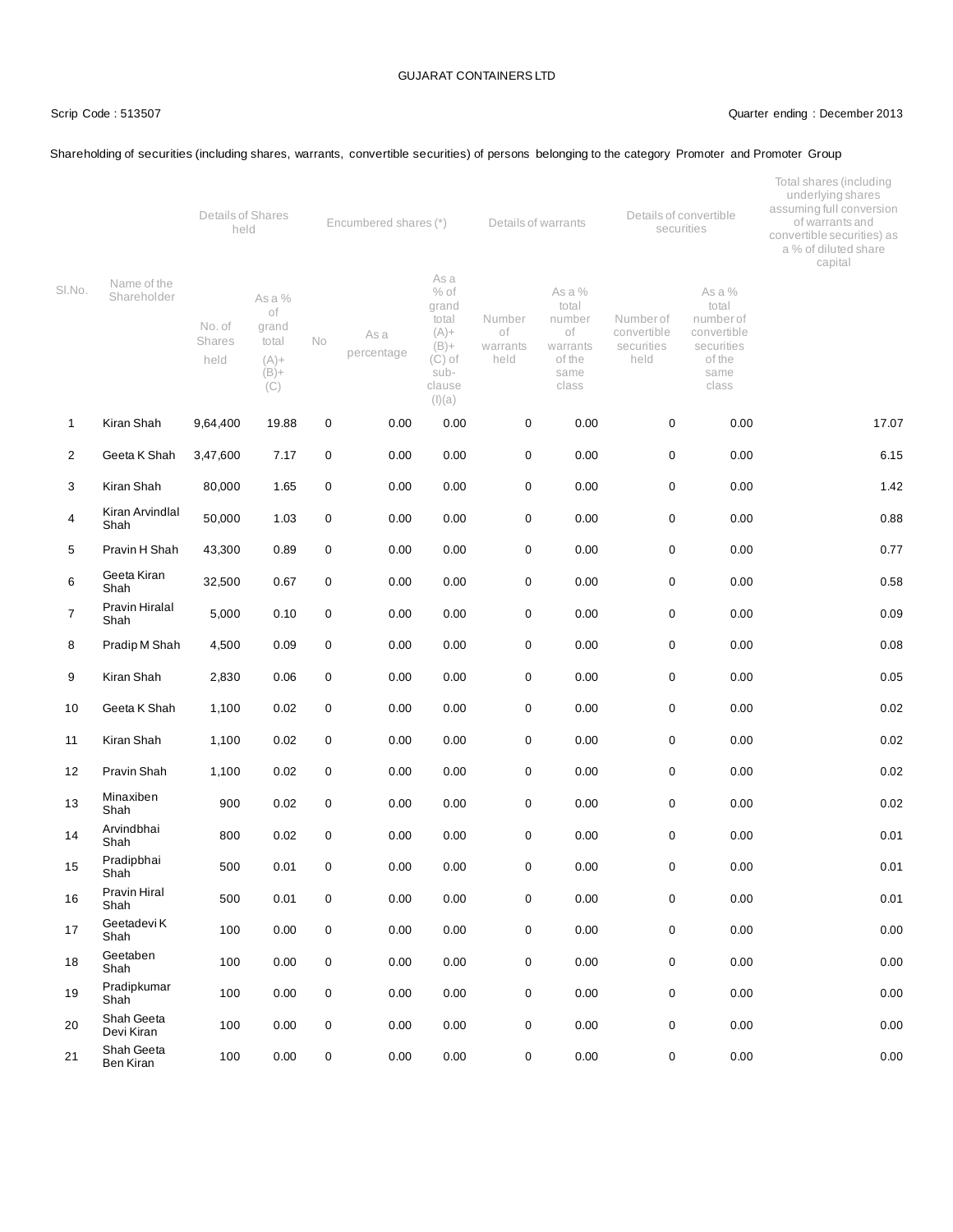| 22 | Shah Kiranray<br>A       | 100       | 0.00  | $\mathbf 0$ | 0.00 | 0.00 | 0           | 0.00   | 0 | 0.00 | 0.00     |
|----|--------------------------|-----------|-------|-------------|------|------|-------------|--------|---|------|----------|
| 23 | Shah Geeta               | 100       | 0.00  | $\pmb{0}$   | 0.00 | 0.00 | $\mathbf 0$ | 0.00   | 0 | 0.00 | 0.00     |
| 24 | Geetakumari K<br>Shah    | 100       | 0.00  | $\mathbf 0$ | 0.00 | 0.00 | 0           | 0.00   | 0 | 0.00 | 0.00     |
| 25 | Geetagauri<br>Kiran Shah | 100       | 0.00  | $\pmb{0}$   | 0.00 | 0.00 | $\mathbf 0$ | 0.00   | 0 | 0.00 | 0.00     |
| 26 | Geeta Devi K<br>Shah     | 100       | 0.00  | $\mathbf 0$ | 0.00 | 0.00 | 0           | 0.00   | 0 | 0.00 | 0.00     |
| 27 | Geeta Kiran<br>Shah      | 100       | 0.00  | $\mathsf 0$ | 0.00 | 0.00 | 0           | 0.00   | 0 | 0.00 | 0.00     |
| 28 | Geetagauri<br>Shah       | 100       | 0.00  | $\mathbf 0$ | 0.00 | 0.00 | $\pmb{0}$   | 0.00   | 0 | 0.00 | 0.00     |
| 29 | Kiranray A<br>Shah       | 100       | 0.00  | $\mathsf 0$ | 0.00 | 0.00 | 0           | 0.00   | 0 | 0.00 | 0.00     |
| 30 | Pradipbhai<br>Shah       | 100       | 0.00  | $\mathsf 0$ | 0.00 | 0.00 | 0           | 0.00   | 0 | 0.00 | 0.00     |
| 31 | Pradipray<br>Shah        | 100       | 0.00  | $\mathsf 0$ | 0.00 | 0.00 | 0           | 0.00   | 0 | 0.00 | 0.00     |
| 32 | Pradip Shah              | 100       | 0.00  | $\mathsf 0$ | 0.00 | 0.00 | $\mathbf 0$ | 0.00   | 0 | 0.00 | 0.00     |
| 33 | Pradipchandra<br>Shah    | 100       | 0.00  | $\mathsf 0$ | 0.00 | 0.00 | 0           | 0.00   | 0 | 0.00 | $0.00\,$ |
| 34 | Pradip Shah              | 100       | 0.00  | $\mathsf 0$ | 0.00 | 0.00 | $\mathbf 0$ | 0.00   | 0 | 0.00 | 0.00     |
| 35 | Geetadevi<br>Kiran Shah  | 100       | 0.00  | $\mathsf 0$ | 0.00 | 0.00 | $\mathsf 0$ | 0.00   | 0 | 0.00 | 0.00     |
| 36 | Geetaben<br>Shah         | 100       | 0.00  | $\mathbf 0$ | 0.00 | 0.00 | 0           | 0.00   | 0 | 0.00 | 0.00     |
| 37 | Geeta K Shah             | 100       | 0.00  | $\mathsf 0$ | 0.00 | 0.00 | $\mathsf 0$ | 0.00   | 0 | 0.00 | 0.00     |
| 38 | Neil Kiran<br>Shah       | 1,25,700  | 2.59  | $\pmb{0}$   | 0.00 | 0.00 | 400000      | 50.00  | 0 | 0.00 | 9.30     |
| 39 | Neha Vora                | 1,19,400  | 2.46  | $\pmb{0}$   | 0.00 | 0.00 | 400000      | 50.00  | 0 | 0.00 | 9.19     |
|    | Total                    | 17,83,330 | 36.77 | $\mathbf 0$ | 0.00 | 0.00 | 800000      | 100.00 | 0 | 0.00 | 45.72    |

(\*) The term encumbrance has the same meaning as assigned to it in regulation 28(3) of the SAST Regulations, 2011.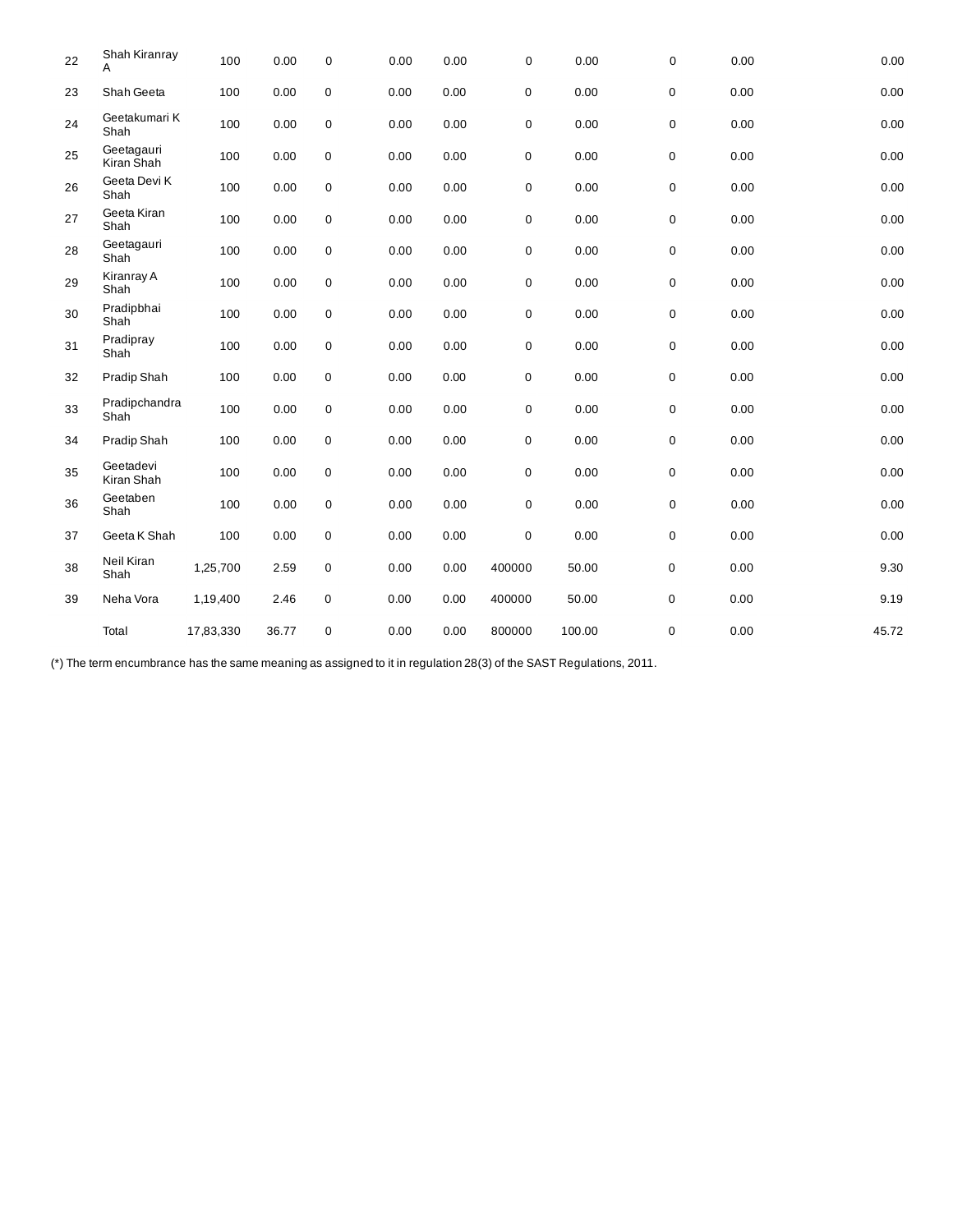#### Scrip Code: 513507 Quarter ending: December 2013

#### Shareholding of securities (including shares, warrants, convertible securities) of persons belonging to the category Public and holding more than 1% of the total number of shares

|     |                           |                       | <b>Shares</b>                    | Details of warrants              |                                               |                                                | Details of convertible<br>securities                           | Total shares (including underlying                                         |  |
|-----|---------------------------|-----------------------|----------------------------------|----------------------------------|-----------------------------------------------|------------------------------------------------|----------------------------------------------------------------|----------------------------------------------------------------------------|--|
| No. | Shareholder               | <b>Shares</b><br>held | Total<br>No. of<br><b>Shares</b> | Number<br>оf<br>warrants<br>held | number of<br>warrants of<br>the same<br>class | Number of<br>convertible<br>securities<br>held | number of<br>convertible<br>securities of<br>the same<br>class | warrants and convertible<br>securities) as a % of diluted share<br>capital |  |
|     | Gajanand K<br>Malpani     | 480000                | 9.90                             | 0                                | 0.00                                          | 0                                              | 0.00                                                           | 8.50                                                                       |  |
| 2   | Laxminarayan<br>G Malpani | 170000                | 3.51                             | 0                                | 0.00                                          | 0                                              | 0.00                                                           | 3.01                                                                       |  |
| 3   | Willingdon<br>Cristian    | 55300                 | 1.14                             | $\mathbf 0$                      | 0.00                                          | 0                                              | 0.00                                                           | 0.98                                                                       |  |
|     | Total                     | 705300                | 14.54                            | 0                                | 0.00                                          | 0                                              | 0.00                                                           | 12.48                                                                      |  |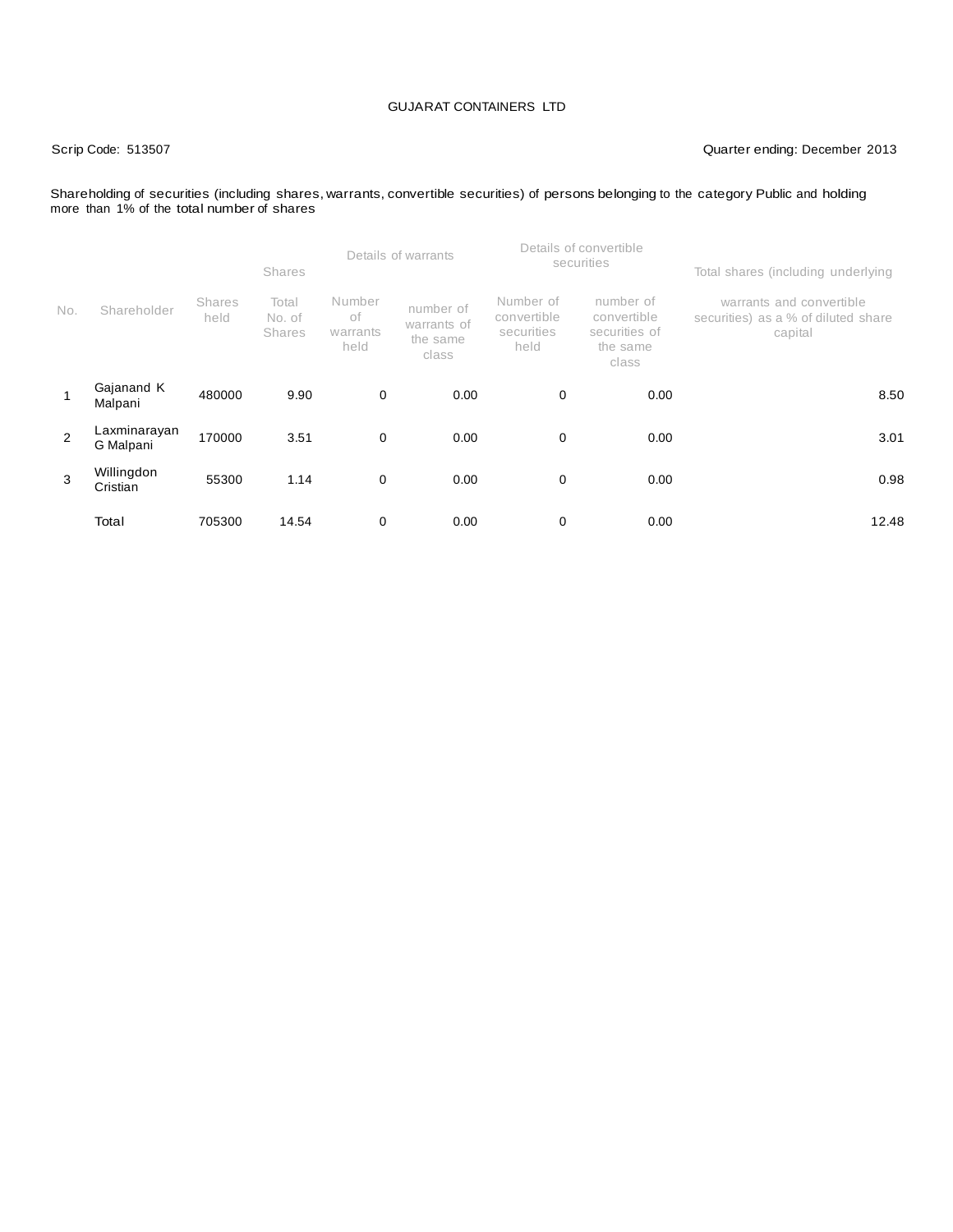#### Scrip Code : 513507 Quarter ending : December 2013

Shareholding of securities (including shares, warrants, convertible securities) of persons (together with PAC) belonging to the category<br>"Public" and holding more than 5% of the total number of shares of the company

|            |                                                                                             |        |                                                                                 | Details of warrants                                              | securities                                     | Details of convertible                                                          |                                                                                                                                                        |
|------------|---------------------------------------------------------------------------------------------|--------|---------------------------------------------------------------------------------|------------------------------------------------------------------|------------------------------------------------|---------------------------------------------------------------------------------|--------------------------------------------------------------------------------------------------------------------------------------------------------|
| SI.<br>No. | Name(s) of the<br>shareholder(s) and<br>the Persons Acting in<br>Concert (PAC) with<br>them | No. of | <b>Shares</b><br>as %<br>Shares of Total No. Number of<br>of Shares<br>warrants | As a %<br>total<br>number of<br>warrants of<br>the same<br>class | Number of<br>convertible<br>securities<br>held | % w.r.t total<br>number of<br>convertible<br>securities of<br>the same<br>class | Total shares (including<br>underlying shares assuming<br>full conversion of warrants and<br>convertible securities) as a %<br>of diluted share capital |
| 1          | Gajanand K Malpani                                                                          | 480000 | 0<br>9.90                                                                       | 0.00                                                             | 0                                              | 0.00                                                                            | 8.50                                                                                                                                                   |
|            | Total                                                                                       | 480000 | 0<br>9.90                                                                       | 0.00                                                             | 0                                              | 0.00                                                                            | 8.50                                                                                                                                                   |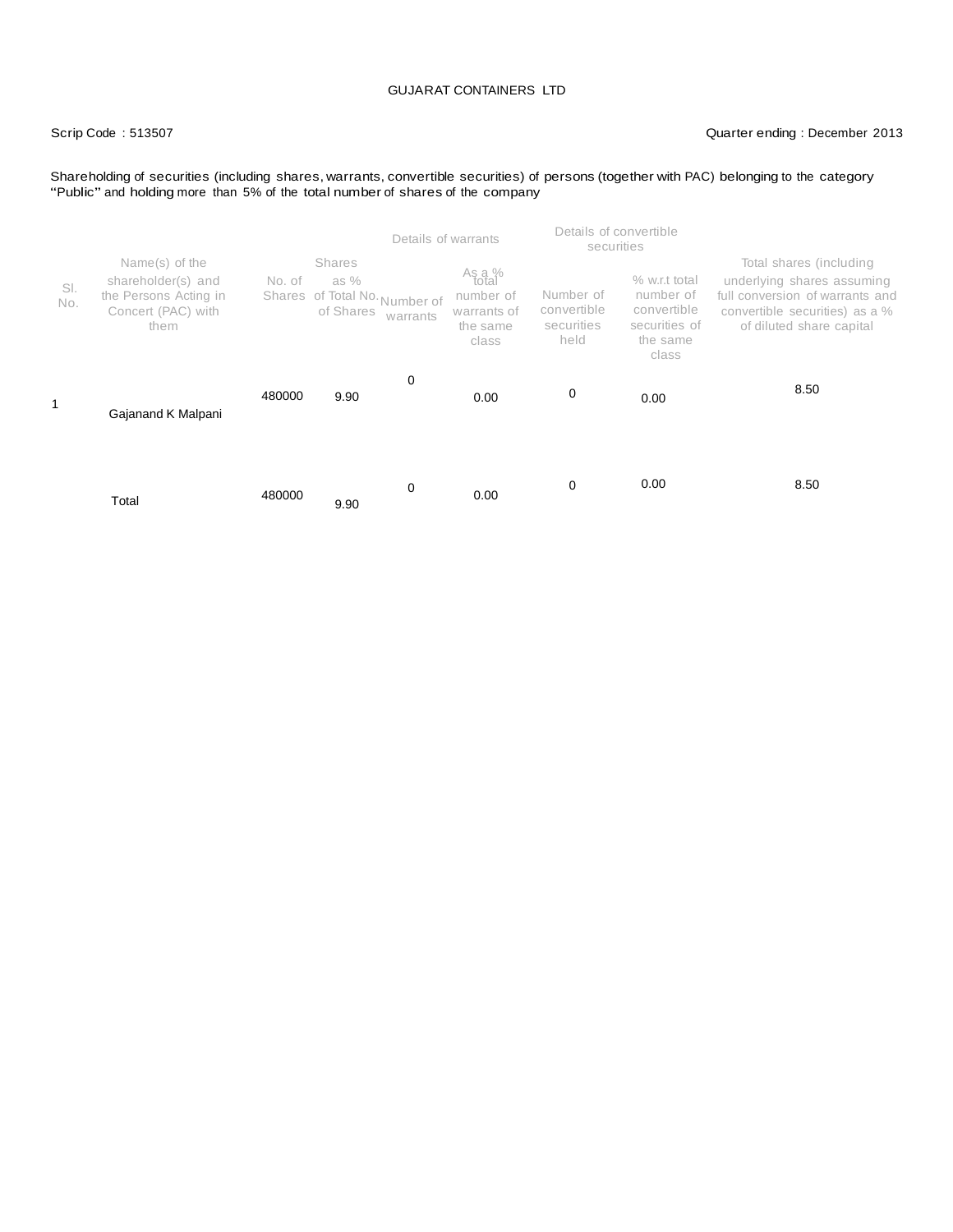#### Scrip Code : 513507 Quarter ending : December 2013

## Details of Locked-in Shares

| SI. No. | Name of the Shareholder | No. of Shares | Locked-in Shares as % of<br>Total No. of Shares |
|---------|-------------------------|---------------|-------------------------------------------------|
|         | Neil Shah               | 1,00,000      | 2.06                                            |
| 2       | Neha Vora               | 1,00,000      | 2.06                                            |
|         | Total                   | 2,00,000      | 4.12                                            |

### GUJARAT CONTAINERS LTD

#### Scrip Code : 513507 Quarter ending : December 2013

# Details of Depository Receipts (DRs)

| - SI.<br>No. | Type of Outstanding DR (ADRs,<br>GDRs, SDRs, etc.) | No. of<br>Outstanding DRs | No. of Shares<br>Underlying<br>Outstanding DRs | Shares Underlying Outstanding DRs as % of<br>Total No. of Shares |
|--------------|----------------------------------------------------|---------------------------|------------------------------------------------|------------------------------------------------------------------|
|--------------|----------------------------------------------------|---------------------------|------------------------------------------------|------------------------------------------------------------------|

#### 1 Nil 0.00

Total 0.00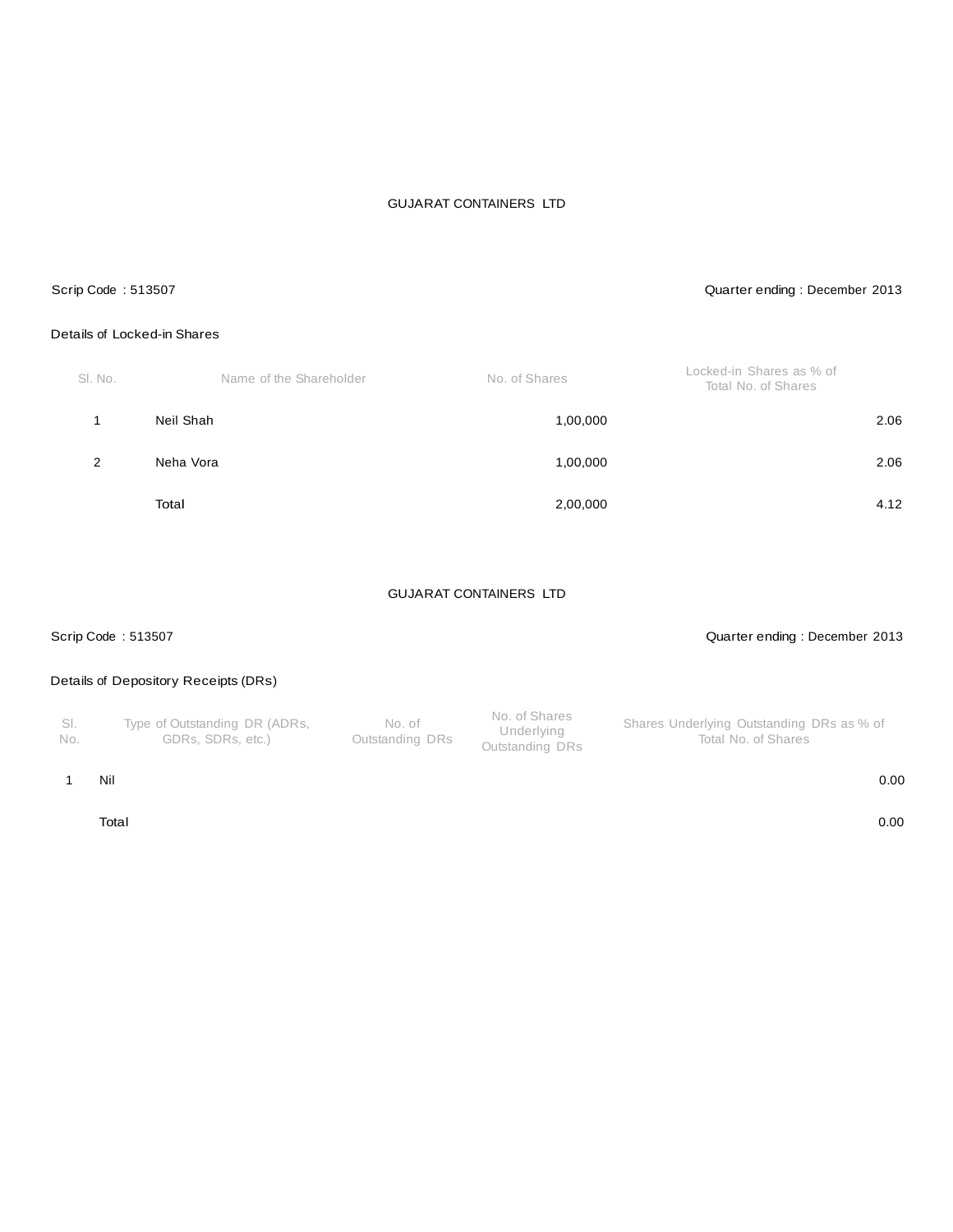Scrip Code : 513507 Quarter ending : December 2013

Holding of Depository Receipts (DRs), where underlying shares held by 'promoter / promoter group' are in excess of 1% of the total number of shares.

| -SI.<br>No. | Name of the DR<br>Holder | Type of Outstanding DR (ADRs, GDRs,<br>SDRs, etc.) | Shares<br>Underlying<br>Outstanding<br>DRs | Shares Underlying Outstanding DRs as a % of Total<br>No. of Shares |
|-------------|--------------------------|----------------------------------------------------|--------------------------------------------|--------------------------------------------------------------------|
|             | Nil                      | Nil                                                |                                            | 0.00                                                               |

Total 0.00